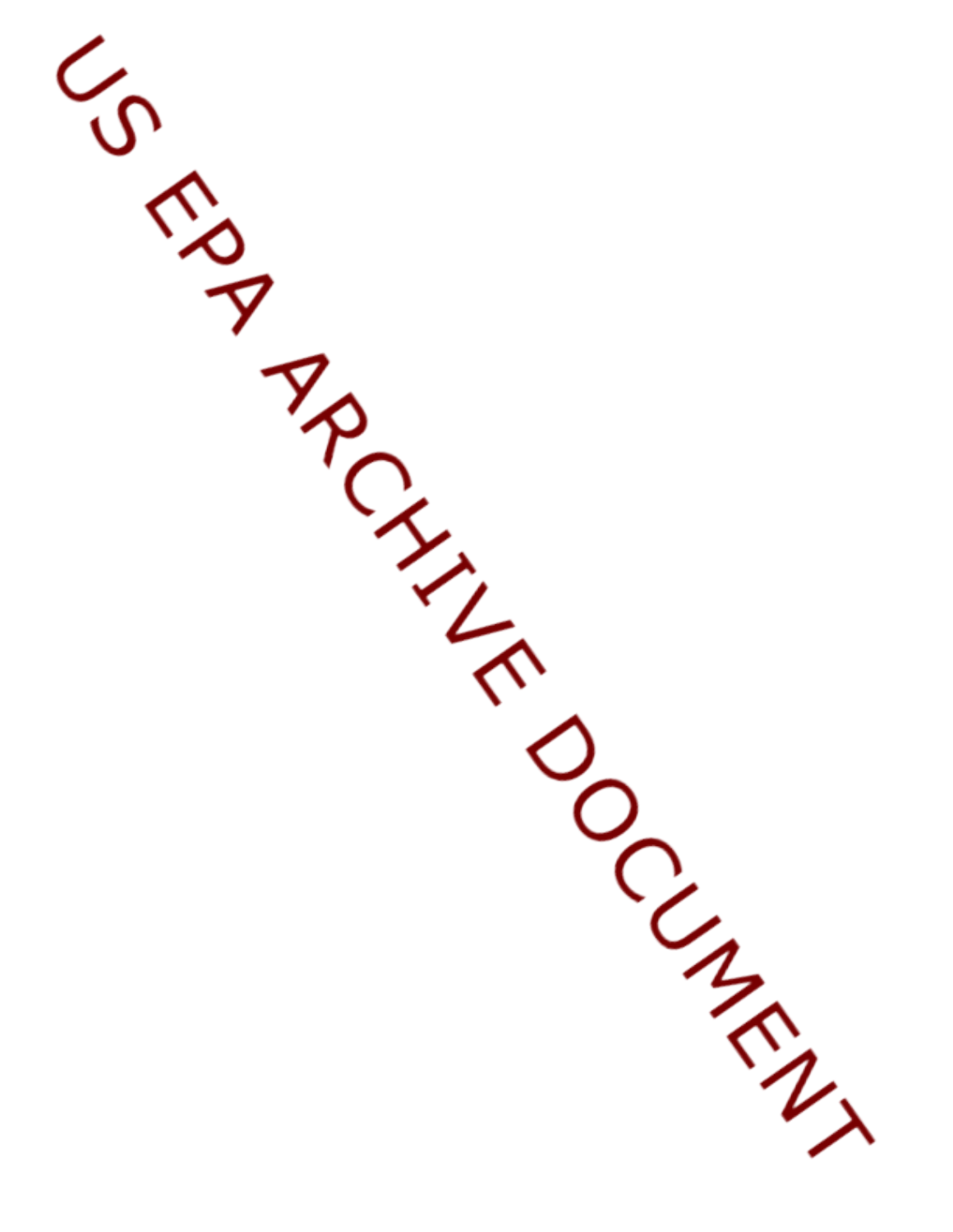## **THE ENVIRONMENTAL TECHNOLOGY VERIFICATION**







# **ETV Joint Verification Statement**

| <b>TECHNOLOGY TYPE: Arsenic Test Kit</b> |                                                                                                        |
|------------------------------------------|--------------------------------------------------------------------------------------------------------|
| <b>APPLICATION:</b>                      | ANALYSIS OF ARSENIC IN WATER                                                                           |
| TECHNOLOGY NAME: Nano-Band™ Explorer     |                                                                                                        |
| <b>COMPANY:</b>                          | <b>TraceDetect</b>                                                                                     |
| <b>ADDRESS:</b>                          | <b>180 North Canal Street</b><br>PHONE: 206-523-2009<br>206-523-2042<br>Seattle, Washington 98103 FAX: |
| <b>WEB SITE:</b><br>$E\text{-}MAIL:$     | www.tracedetect.com<br>sales@tracedetect.com                                                           |

The U.S. Environmental Protection Agency (EPA) has created the Environmental Technology Verification (ETV) Program to facilitate the deployment of innovative or improved environmental technologies through performance verification and dissemination of information. The goal of the ETV Program is to further environmental protection by substantially accelerating the acceptance and use of improved and cost-effective technologies. ETV seeks to achieve this goal by providing high-quality, peer-reviewed data on technology performance to those involved in the design, distribution, financing, permitting, purchase, and use of environmental technologies.

ETV works in partnership with recognized standards and testing organizations; with stakeholder groups that consist of buyers, vendor organizations, and permitters; and with the full participation of individual technology developers. The program evaluates the performance of innovative technologies by developing test plans that are responsive to the needs of stakeholders, conducting field or laboratory tests (as appropriate), collecting and analyzing data, and preparing peer-reviewed reports. All evaluations are conducted in accordance with rigorous quality assurance (QA) protocols to ensure that data of known and adequate quality are generated and that the results are defensible.

The Advanced Monitoring Systems (AMS) Center, one of six technology areas under ETV, is operated by Battelle in cooperation with EPA's National Exposure Research Laboratory. The AMS Center has recently evaluated the performance of four portable analyzers for arsenic in water. This verification statement provides a summary of the test results for the TraceDetect Nano-Band™ Explorer.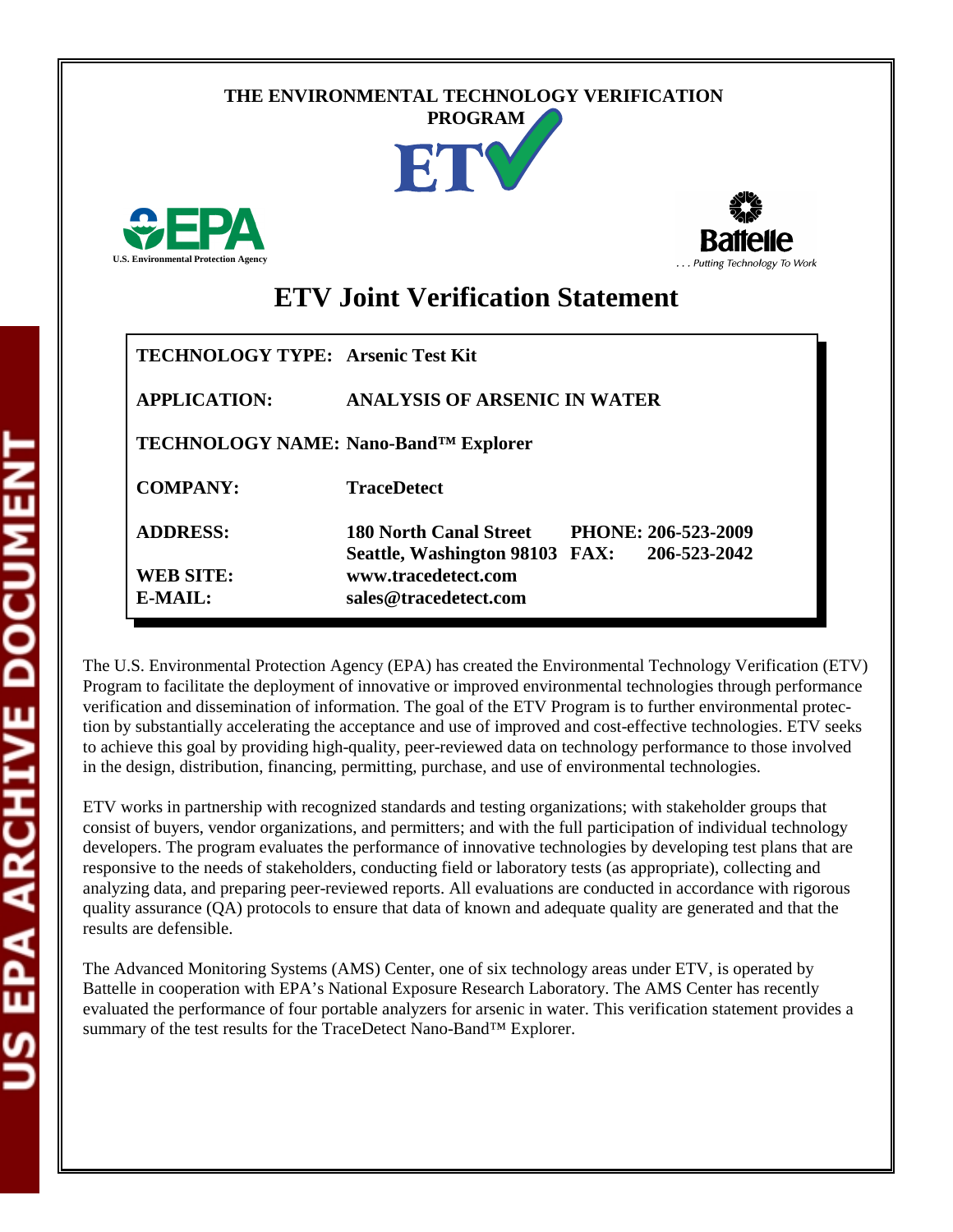## **VERIFICATION TEST DESCRIPTION**

The Nano-Band™ Explorer is a portable, rapid device designed for on-site analysis of arsenic in water. The Nano-Band<sup>™</sup> Explorer was verified in terms of its performance on the following parameters: accuracy, precision, linearity, method detection limit (MDL), matrix interference effects, operator bias, and rate of false positives/false negatives. Two units of the Nano-Band™ Explorer were tested independently by challenging them with test samples representative of those likely to be analyzed using the Nano-Band™ Explorer. Each unit of the Nano-Band™ Explorer was used to analyze the full set of samples for arsenic. The results from the Nano-Band™ Explorer tests were compared to those from a reference method to quantitatively assess accuracy, linearity, and detection limit. Multiple aliquots of performance test samples and drinking water samples were analyzed to assess precision. Matrix interference effects were assessed by challenging the test kit with performance test samples of known arsenic concentrations containing both low-level and high-level interferences. In addition to the analytical results, the time required for sample analysis and operator observations concerning the use of the test kit (e.g., frequency of calibration, ease of use, maintenance) were recorded. Three types of samples were used in the verification test: quality control (QC) samples, performance test (PT) samples, and environmental water samples. The QC and PT samples were prepared from National Institute of Standards and Technology purchased standards. The environmental water samples were collected from various drinking water and surface water sources. All samples were analyzed using the two Nano-Band™ Explorers and by a laboratory reference method. Every tenth sample was analyzed twice by the reference method to document the reference method's precision.

Identical sets of samples were to be analyzed independently by a technical and a non-technical operator, using separate units of the Nano-Band™ Explorer. Unfortunately, due to the failure of one Nano-Band™ Explorer, none of the well water (treated or otherwise) or fresh water analyses could be performed by the technical operator. At the vendor's request, such samples were stored at  $4^{\circ}C$  at Battelle until a vendor representative could perform these analyses approximately three weeks after sample collection.

QA oversight of verification testing was provided by Battelle. Battelle QA staff conducted a data quality audit of 10% of the test data, a performance evaluation audit, and a technical systems audit of the procedures used in this verification.

### **TECHNOLOGY DESCRIPTION**

The Nano-Band™ Explorer uses an anodic stripping voltammetry technique in which information about an analyte is derived from the measurement of electric current as a function of applied potential. The measurement is performed in an electrochemical cell under polarizing conditions on a working electrode. Analysis involves reducing the analyte of interest and collecting it at the working electrode. The analyte is then stripped off (i.e., oxidized) and measured. The stripping step is much shorter than the reduction step, and the consequent increase in the signal-to-noise ratio allows low concentration solutions to be measured. The Nano-Band™ Explorer electrode is an array of 100 sub-electrodes, each less than 0.5 microns thick. The increased mass transport rate afforded by this array allows parts per billion (ppb) measurements in seconds. Iridium electrodes are used to measure lead, mercury, copper, zinc, cadmium, thallium, bismuth, tin, antimony, and silver. Gold electrodes are used to measure arsenic. The three-electrode cell combines a Nano-Band™ Explorer electrode with a reference and an auxiliary electrode. The auxiliary and reference electrodes manage the current as it is passed through the working electrode. The Nano-Band™ Explorer has a detection limit as low as 0.1 ppb for some metals and displays measurement results in real time using software run on a laptop computer. The nominal detection limit for arsenic in this test was 4 ppb. The Nano Band™ Explorer is optimized for trace metals analysis. It can perform anodic and cathodic stripping voltammetry; normal square wave voltammetry; amperometry; cyclic voltammetry; temperature and pH measurements; and long-term data logging. The measurement system includes the Nano-Band™ Explorer, one reference and one auxiliary electrode, a measurement manual, a reference manual, Explorer software, a three-foot electrode cable, a temperature sensor, and an electrode cleaning kit. The Nano-Band™ Explorer is controlled by a laptop computer, which is not included in the cost of the instrument.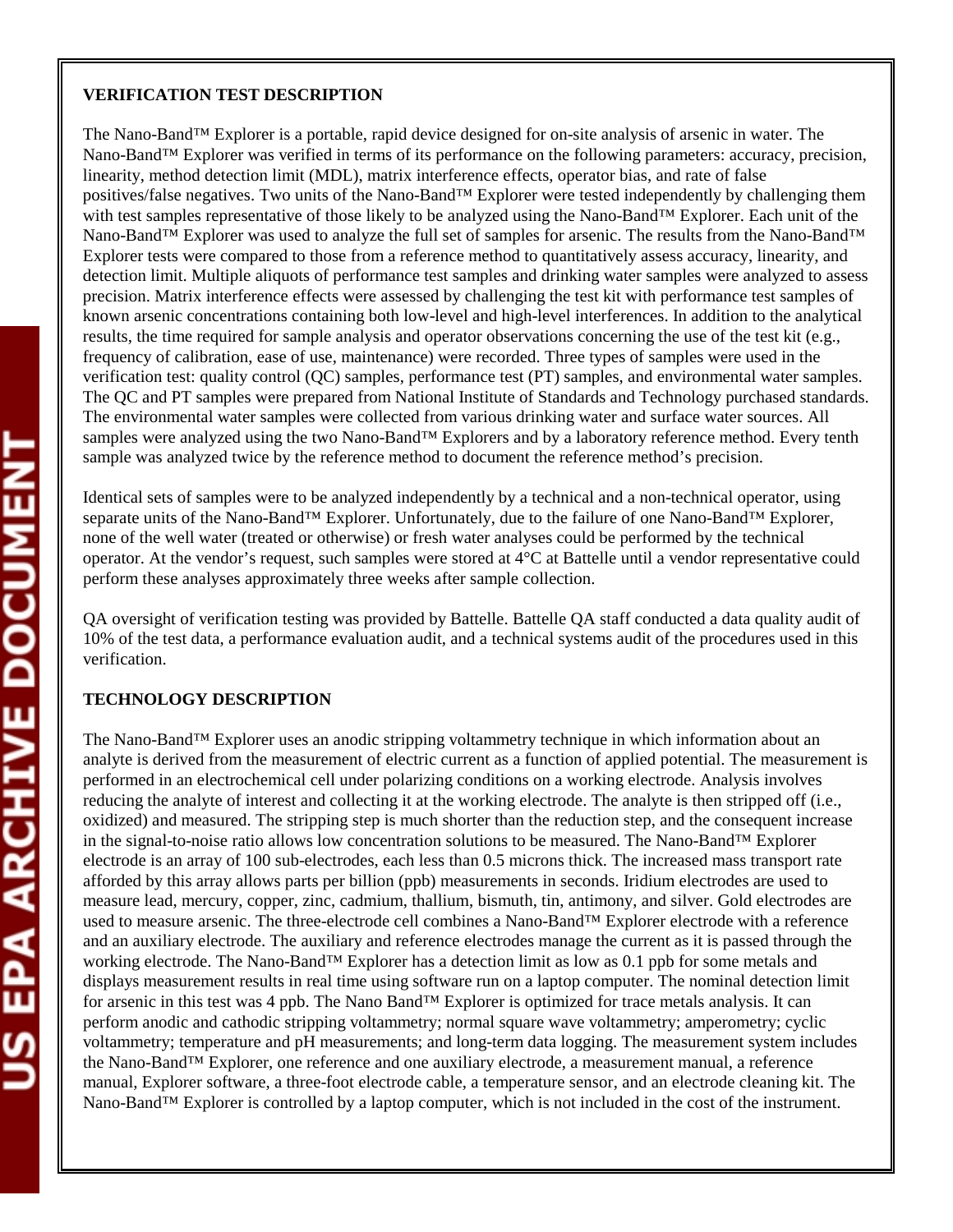#### **VERIFICATION OF PERFORMANCE**

**Accuracy:** An evaluation of the accuracy of the Nano-Band™ Explorer showed that the percent bias for individual samples ranged from 3 to 64% for the non-technical operator and 1 to 64% for the technical operator for the PT samples. For the non-technical operator, the bias for the individual well water samples (well water and treated well water) was 2 to 32% (average bias of 15% on ten samples), and for the freshwater (FW) samples was up to 499%. Due to instrument failure in the field, the technical operator did not analyze the well water (WW), treated well water (TW), or the FW samples. These samples were stored at 4ºC for three weeks before analysis in the laboratory by the vendor representative. The bias for the individual samples was 25 to 92% for the WW and TW, samples and up to 68% for the FW samples. Similar ranges of bias were found when only samples containing 10 ppb or more arsenic were considered. An additional criterion for accuracy was the percentage of sample for which the Nano-Band<sup>™</sup> result was within 25% of the reference result. By this criterion, the quantitative accuracy of the Nano-Band™ Explorer for the PT samples was 55% for the non-technical operator and 74% for the technical operator. The qualitative accuracy for the municipal drinking water samples was 71% for both the non-technical and technical operators. The qualitative accuracy for the WW and TW samples was 79% for the non-technical operator, and 21% for the vendor representative. The qualitative accuracy for the FW samples was 75% for the non-technical operator, and 83% for the vendor representative.

**Precision:** The precision of the Nano-Band™ Explorer was determined by calculating the percent relative standard deviation (RSD) of replicate analyses. The RSD ranged from 13 to 91% for the non-technical operator and 3 to 37% for the technical operator on the PT samples. The RSD for the drinking water samples was 11 to 13% for the non-technical operator and 4 to 11% for the vendor representative. **Precision:** The precision of the Nano-Band<sup>TM</sup> Explorer was determined by calculating the percent relative standard deviation (RSD) of replicate analyses. The RSD ranged from 13 to 91% for the non-technical operator on t

**Linearity:** The linearity of response of the Nano-Band™ Explorer was assessed using PT samples containing from 1 to 93 ppb arsenic. The linear regression for the Nano-Band™ Explorer for the non-technical operator was standard deviation (RSD) of replicate analyses. The RSD ranged from 13 to 91% for the non-tech<br>and 3 to 37% for the technical operator on the PT samples. The RSD for the drinking water sampl<br>13% for the non-technical oper

**Method detection limit:** The MDL was determined by analyzing seven replicate samples at a concentration of 25 ppb. The calculated MDL for the non-technical operator was 12.1 ppb and 14.2 ppb for the technical operator.

**Matrix interference effects:** The Nano-Band™ Explorer did not appear to be affected by matrix interferences added to the samples. However, the data from the two operators were quite different, with the non-technical operator reporting no detectable arsenic in any of the 16 samples. The technical operator reported an average value of 10.4 ppb of arsenic compared to the reference value of 9.91 ppb for the samples with low levels of interferants, and an average value of 11.5 ppb compared to the reference value of 9.94 ppb for the samples with high levels of interferants.

**Rate of false positives/false negatives:** The rates of false positives and false negatives of the Nano-Band™ Explorer were assessed relative to the reference method using 10 ppb of arsenic as the decision level. The rate of false positives for the Nano-Band™ Explorer was 0% for the non-technical operator, 13% for the technical operator, and 0% for the vendor representative. The rate of false negatives was 22% for the non-technical operator, 7% for the technical operator, and 100% for the vendor representative (who analyzed WW and TW samples stored for three weeks at 4°C).

**Operator bias:** The Nano-Band™ Explorer required some technical ability that at times seemed beyond the capabilities of the non-technical operator. However, none of the operators, including a representative of the Nano-Band™ Explorer's vendor, consistently achieved the expected results in this test.